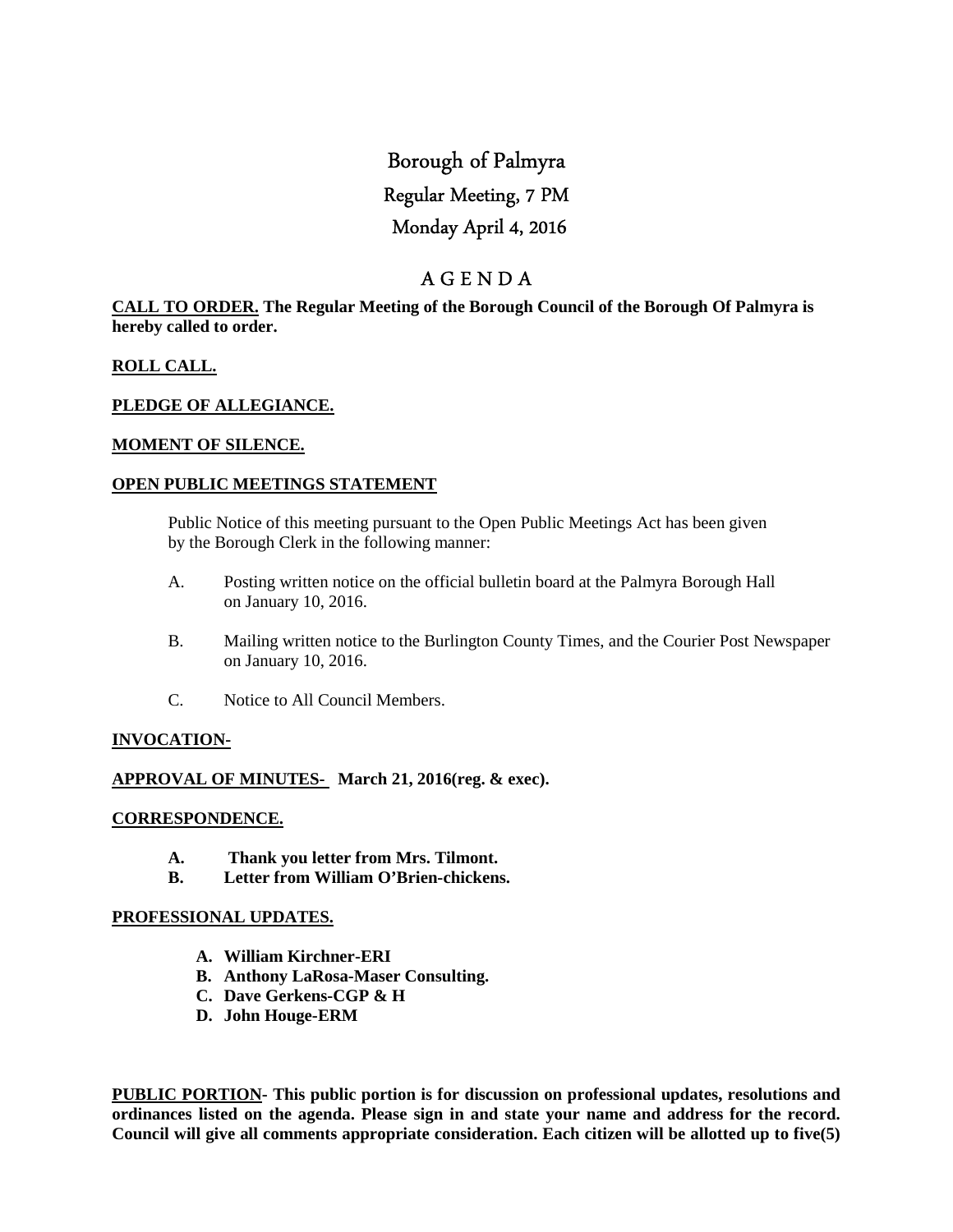**minutes to speak, in order to allow everyone an opportunity to ask questions and express their opinions or concerns. Please direct all comments to the Mayor. Each resident may only speak once during each public portion.** 

### **COMMUNITY SPOTLIGHT.**

 **A. Egg Hunt. B. Rabies Clinic-April 23rd . C. April Clean Up Month. D. Orchards Friends School. E. National Foundation for Women Legislators-2016 International Outreach Committee. F. Burlington County Shredding Event.** 

**RESOLUTIONS. Consent Agenda- Resolution 2016-111-Resolution 2016-114 will be enacted as a single motion, if any resolution needs additional discussion it will be removed from the consent agenda and voted on separately.** 

- **A. Resolution 2016- 111, Resolution Rejecting Bids For Above Storage Tank Project At Public Works/Sewer Property.**
- **B. Resolution 2016-112, Resolution Of The Borough Of Palmyra Accepting a Certified List From Palmyra Borough Participating Volunteer Fire Companies For Eligibility In Length Of Service Awards Program (LOSAP) For The Year 2015.**
- **C. Resolution 2016-113, Resolution Awarding Engineering Services To Maser Consulting For Lunch Room/Copier Room Improvements Project In The Amount Of \$14,900.**
- **D. Resolution 2016-114, Resolution Appointing Marie Nagle As Board Of Health Coordinator For The Borough of Palmyra For The Years 2015 At A Salary Of \$204. And 2016 At A Salary Of \$208.08**

## **DISCUSSION ITEMS.**

- **A. 2015 Municipal Development Park Program/Riverbank Park update.**
- **B. Broad Street sign.**
- **C. Palmyra Day.**

## **ADMINISTRATOR REPORT.**

- **A. Sewer bill update.**
- **B. West 4th Street update.**
- **C. Wi-Fi update.**
- **D. School Resource Officer update.**
- **E. Artificial turf maintenance update.**
- **F. Financial Disclosure Forms.**
- **G. Redevelopment investigation at 620-622 Highland Avenue-update.**
- **H. Winter storm-Jonas**
- **I. Community Energy Aggregation-Burlington county Presentation.**
- **J. Cell tower update.**
- **K. RFP-housing inspector.**
- **L. Noise ordinance update.**
- **M. Tony' Barbershop-update.**